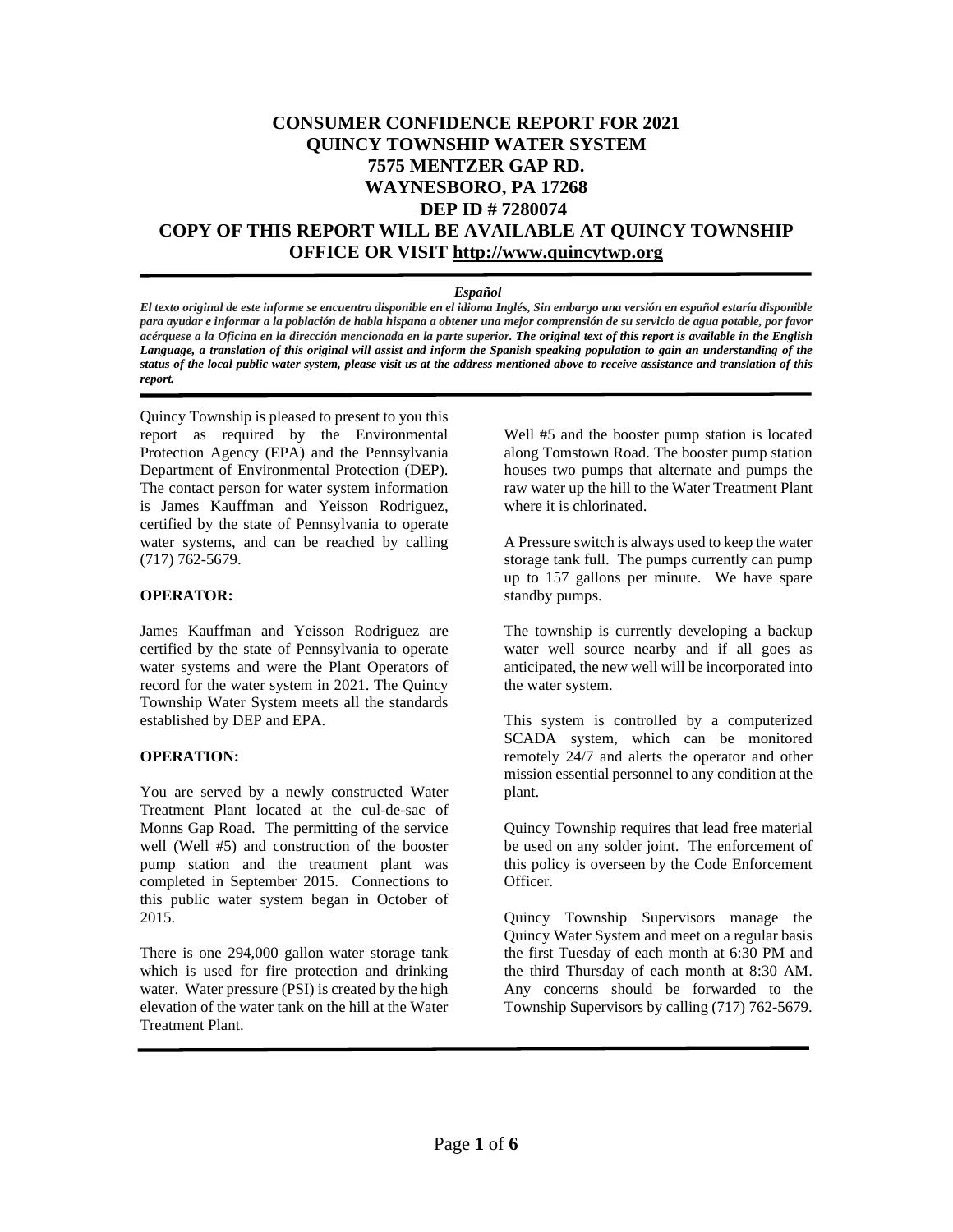In this table you will find terms and abbreviations that you might not be familiar with. To help you better understand these terms, we have provided the following definitions:

**Non-Detects (ND)** – Laboratory analysis indicates that the contaminant is not present at the detectable level.

**Parts per million (ppm) or Milligrams per liter (mg/l)** – One part per million corresponds to one minute in two years or a single penny in \$10,000.

**Parts per billion (ppb) or Microgram per liter (Microgram/l)** – One part per billion corresponds to one minute in 2,000 years, or single penny in \$10,000,000.

**Parts per trillion (ppt) or Nanograms per liter (nanograms/l)** – One part per trillion corresponds to one minute in 2,000,000 years, or a single penny in \$10,000,000,000.

**Parts per quadrillion (ppq) or Picograms per liter (picograms/l)** – One part per quadrillion corresponds to one minute in 2,000,000,000 years or one penny in \$10,000,000,000.

**Picocuries per liter (pCi/L)** – Picocuries per liter is a measure of the radioactivity in water.

**Action Level (AL)** – The concentration of a contaminant which, if exceeded, triggers treatment or other requirements which a water system must follow.

**Treatment Technique (TT)** – A treatment technique is a required process intended to reduce the level of a contaminant in drinking water.

**Maximum Contaminant Level (MCL) -** The "Maximum Allowed" is the highest level of a contaminant that is allowed in drinking water. MCLs are set as close to the MCLGs as feasible using the best available treatment technology.

**Maximum Contaminant Level Goal (MCLG)** – The "Goal" is the level of a contaminant in drinking water below which there is no known or expectant risk to health. MCLGs allow for a margin of safety.

**VOC** – Volatile Organic Chemicals.

**IOC** – Inorganic Chemicals.

**SOC** – Synthetic Organic Chemicals.

**RAD –** Radioactive Contaminants including gross alpha, combined uranium, radium-226, and radium-228.

**ML –** Milliliter.

**Maximum Residual Disinfectant Level (MRDL)** – The highest level of a disinfectant allowed in drinking water. There is convincing evidence that addition of a disinfectant is necessary for control of microbial contaminants.

**Maximum Residual Disinfectant Level Goal (MRDLG)** – The level of a drinking water disinfectant below which there is no known or expected risk to health. MRDLGs do not reflect the benefits of the use of disinfectants to control microbial contamination.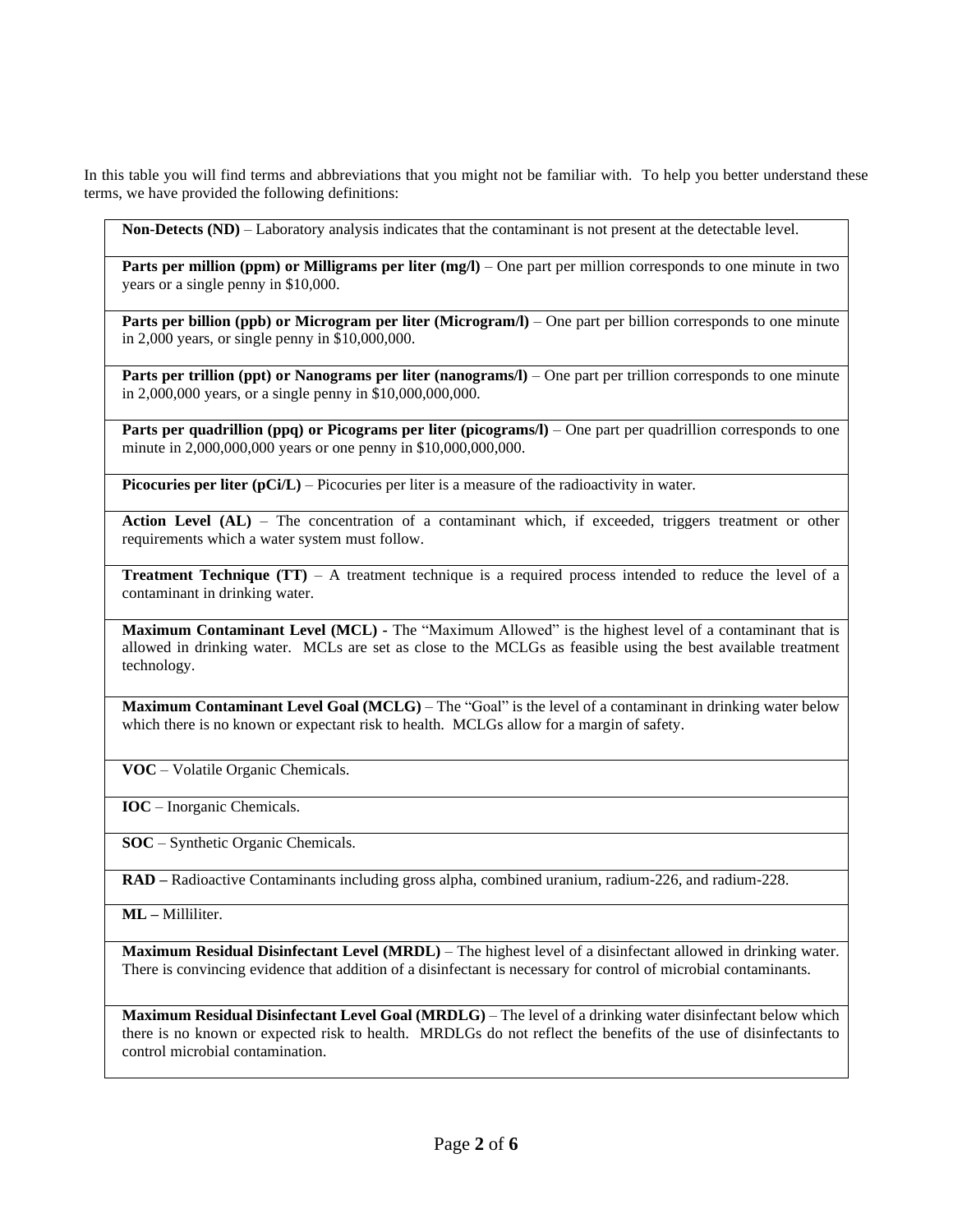## **TESTING PERFORMED IN 2021**

As you can see in the tables testing has been performed in 2021 and all contaminants were either not present at the detectible level (ND) or present within the permitted maximum contaminant level (MCL) allowable limits.

| Contaminant                    | <b>Testing date</b>          | <b>Sampling Interval</b> |
|--------------------------------|------------------------------|--------------------------|
| Chlorine Residual              | See Below                    | Monthly                  |
| <b>Total Coliform Presence</b> | Tested every month ND        | Monthly                  |
| <b>SOCs</b>                    | 06/24/2021                   | Tri-annually             |
| <b>IOCs</b>                    | 10/28/2021                   | Tri-annually             |
| <b>VOCs</b>                    | 09/23/2020 ND                | Annual                   |
| <b>RADs</b>                    | Not require for present year | <b>NINE YEARS</b>        |
| HAA5                           | 10/01/2021 ND                | Annually                 |
| <b>TTHM</b>                    | 10/01/2021 ND                | Anually                  |
| <b>LEAD/COPPER</b>             | 08/02/2021 -08/03/2021       | Annually                 |
| <b>TTHM</b>                    | 10/01/21                     |                          |

## **TEST RESULTS DETECT LIST**

|                                          | <b>RESULTS</b>       | <b>VIOLATION</b> | Typical Source of Contaminant                                        |
|------------------------------------------|----------------------|------------------|----------------------------------------------------------------------|
| Nitrite as<br>Nitrogen<br>Date: 10/19/21 | $2.96$ mg/L          | N                | Fertilizer from farming is the likely source.<br>$MCL$ 1 mg/l        |
| Nitrate as<br>Nitrogen<br>Date: 10/19/21 | $< 0.200$ mg/L       | N                | Fertilizer from farming is the likely source.<br>$MCL$ 10 mg/l       |
| Calcium<br>Date: 12/03/2020              | $29.72 \text{ mg/L}$ | N                | Entry Point.                                                         |
| Lead<br>Date: 10/28/20                   | $0.000$ mg/L         | Y                | 90 <sup>th</sup> percentile result. Corrosion of household plumbing  |
| Copper<br>Date: 10/28/20                 | $0.062$ mg/L         | N                | 90 <sup>th</sup> percentile result. Corrosion of household plumbing. |
| <b>TOTAL TTHM</b><br>Date: 10/23/20      | $3.10$ mg/L          | N                | By product of drinking water chlorination.                           |
| HAA5<br>09/23/20                         | <0.002               | N                | By product of drinking water chlorination.                           |
| Radium<br>Date: 03/07/2016               | $0.21$ Pci/L         | N                | Erosion of natural deposits                                          |
| Radium<br>Date: 07/06/2016               | $0.63$ Pci/L         | N                | Erosion of natural deposits                                          |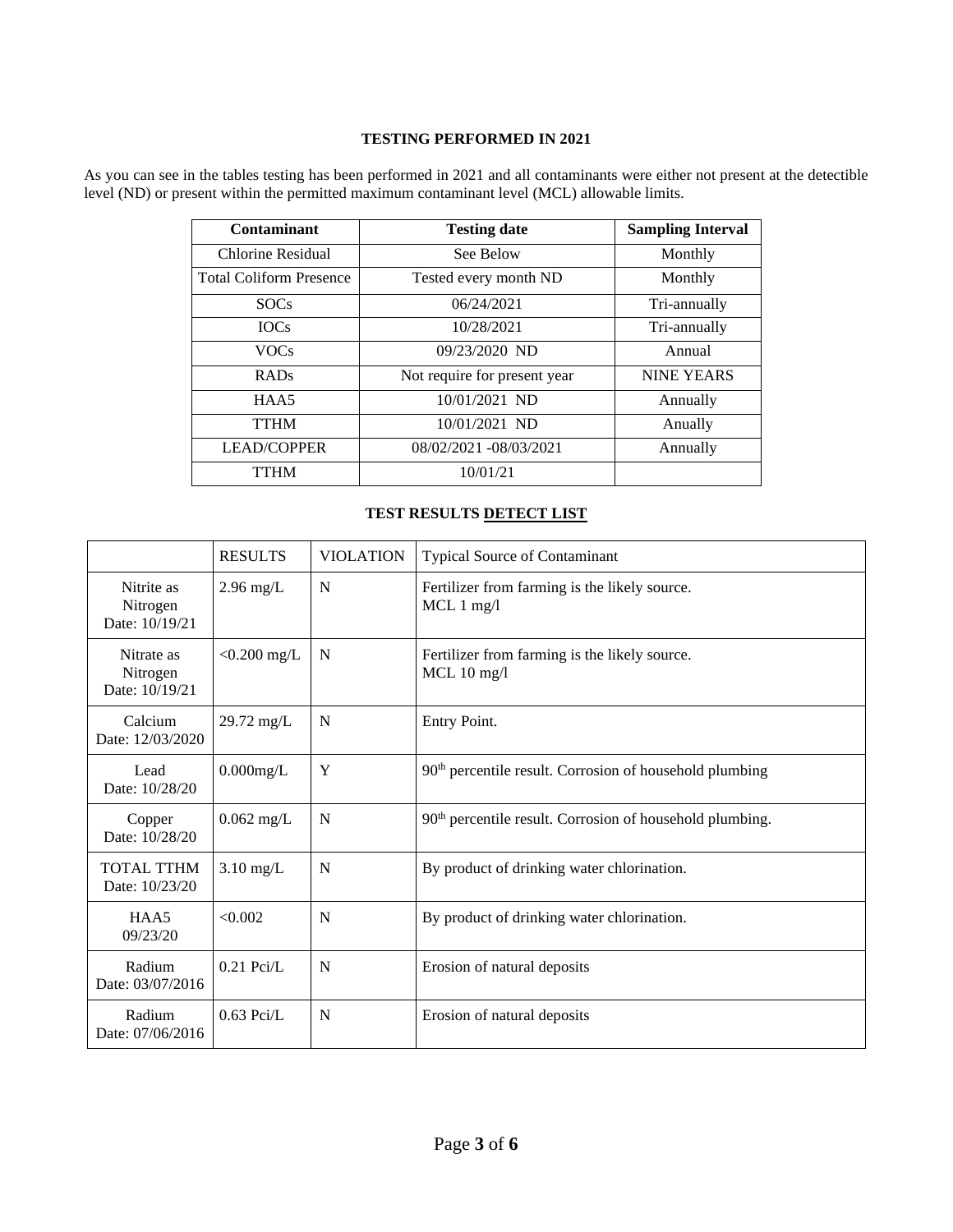| <b>ANALYTE</b>                           | <b>QUARTER YEAR</b> | <b>SAMPLE</b><br><b>TYPE</b> | <b>LOCATION SAMPLES</b> | <b>NUM OF</b> | <b>VALUE</b> | <b>MINIMUM MAXIMUM</b><br><b>VALUE</b> | <b>MCI</b> | <b>MCI</b> | <b>OVER AVERAGE</b><br><b>RESULT</b> | <b>UNIT OF</b><br><b>MEASURE</b> | <b>LAST</b><br><b>SAMPLE</b><br><b>DATE</b> |
|------------------------------------------|---------------------|------------------------------|-------------------------|---------------|--------------|----------------------------------------|------------|------------|--------------------------------------|----------------------------------|---------------------------------------------|
| <b>BARIUM (IOC)</b>                      |                     | 2021 ENTRY POINT 101         |                         |               | 0.026        | 0.0262                                 |            |            |                                      | 0.026 MG/L                       | 10/28/2021                                  |
| <b>BARIUM (IOC)</b>                      | Annual              | 2021 ENTRY POINT 101         |                         |               | 0.026        | 0.0262                                 |            |            |                                      | 0.026 MG/L                       | 10/28/2021                                  |
| <b>NITRATE</b>                           | 4                   | 2021 ENTRY POINT 101         |                         |               | 2.96         | 2.96 10                                |            |            |                                      | <b>2.96 MG/L</b>                 | 10/19/2021                                  |
| <b>NITRATE</b>                           | Annual              | 2021 ENTRY POINT 101         |                         |               | 2.96         | 2.96 10                                |            |            |                                      | <b>2.96 MG/L</b>                 | 10/19/2021                                  |
| <b>CHLOROFORM (THM)</b>                  | 4                   | <b>2021 DISTRIBUTION</b>     |                         | 1             | 0.0012       | 0.0012                                 |            |            | 0.0012 MG/L                          |                                  | 10/01/2021                                  |
| <b>CHLOROFORM (THM)</b>                  | Annual              | <b>2021 DISTRIBUTION</b>     |                         |               | 0.0012       | 0.0012                                 |            |            | 0.0012 MG/L                          |                                  | 10/01/2021                                  |
| <b>BROMODICHLOROMETHANE (THM) 4</b>      |                     | <b>2021 DISTRIBUTION</b>     |                         |               | 0.0011       | 0.0011                                 |            |            | 0.0011 MG/L                          |                                  | 10/01/2021                                  |
| <b>BROMODICHLOROMETHANE (THM) Annual</b> |                     | <b>2021 DISTRIBUTION</b>     |                         |               | 0.0011       | 0.0011                                 |            |            | 0.0011 MG/L                          |                                  | 10/01/2021                                  |
| CHLORODIBROMOMETHANE (THM) 4             |                     | <b>2021 DISTRIBUTION</b>     |                         |               | 0.0009       | 0.0009                                 |            |            | 0.0009 MG/L                          |                                  | 10/01/2021                                  |
| <b>CHLORODIBROMOMETHANE (THM) Annual</b> |                     | <b>2021 DISTRIBUTION</b>     |                         |               | 0.0009       | 0.0009                                 |            |            | 0.0009 MG/L                          |                                  | 10/01/2021                                  |
| <b>TRIHALOMETHANES</b>                   |                     | <b>2021 DISTRIBUTION</b>     |                         |               | 0.00322      | 0.00322 0.080                          |            |            | 0.00322 MG/L                         |                                  | 10/01/2021                                  |
| <b>TRIHALOMETHANES</b>                   | Annual              | 2021 DISTRIBUTION            |                         |               | 0.00322      | 0.00322 0.080                          |            |            | 0.00322 MG/L                         |                                  | 10/01/2021                                  |

# **Pennsylvania Department of Environmental Protection<br>Consumer Confidence Reporting System**

## 2021 Lead/Copper 90th Percentile Summary Table

| <b>CONTAMINANT YEAR</b> |      | <b>RECORDS</b> | NUM OF SAMPLE 90th PERCENTILE<br><b>RESULT</b> | <b>NUM OF SAMPLES</b><br>ABOVE ACTION LEVEL LEVEL MEASURE |            | <b>ACTION UNIT OF</b> | <b>SAMPLE</b><br><b>START</b><br><b>DATE</b> | <b>SAMPLE</b><br><b>END</b><br><b>DATE</b> |
|-------------------------|------|----------------|------------------------------------------------|-----------------------------------------------------------|------------|-----------------------|----------------------------------------------|--------------------------------------------|
| 1022                    | 2021 | 20             | 0.064                                          |                                                           | $0 \; 1.3$ | <b>MG/L</b>           | 01/01/2021 06/30/2021                        |                                            |
| 1030                    | 2021 | 20             |                                                |                                                           | 0.015      | <b>MG/L</b>           | 01/01/2021 06/30/2021                        |                                            |

 $\tilde{\mathbf{f}}$ 

| <b>CHLORINE</b><br>Date: $01/01/20$ to<br>12/31/20 | <b>RESULTS</b><br>Highest | <b>RANGE OF</b><br><b>DETECTION</b>                       | <b>Typical Source of Contaminant</b>                                      |
|----------------------------------------------------|---------------------------|-----------------------------------------------------------|---------------------------------------------------------------------------|
| Chlorine (ppm)                                     | $0.89$ ppm                | $0.40 - 1.01$ ppm<br>Lowest at entry point:<br>$0.50$ mg/ | Water additives used to control microbes<br>MRDL 4.0 ppm<br>MRDLG 4.0 ppm |

| <b>LOCATION</b><br>ID     | <b>ANALYTE</b>  | <b>HIGHEST</b><br><b>VALUE</b><br><b>REPORTED</b> | <b>LOWEST</b><br><b>VALUE</b><br><b>REPORTED</b> |             | <b>DATE OF</b><br><b>LOWEST</b><br><b>VALUE</b> | <b>MIN RESIDUAL</b><br><b>LEVEL</b><br><b>REQUIRED</b> | <b>UNIT OF</b><br><b>MEASURE</b> |
|---------------------------|-----------------|---------------------------------------------------|--------------------------------------------------|-------------|-------------------------------------------------|--------------------------------------------------------|----------------------------------|
| 101                       | <b>CHLORINE</b> |                                                   | 0.89                                             |             | 0.4 07/01/2021 0.40                             |                                                        | <b>MG/L</b>                      |
| <b>ANALYTE AVG RESULT</b> | <b>MONTH OF</b> | <b>HIGHEST</b>                                    | <b>HIGHEST</b><br>AVG.<br><b>RESULT</b>          | <b>MRDL</b> | <b>OVER</b><br><b>MRDL</b>                      | <b>LOWEST</b><br>AVG.<br><b>RESULT</b>                 | <b>UNIT OF</b><br><b>MEASURE</b> |
| <b>CHLORINE Oct</b>       |                 |                                                   | $0.79$ 4.0                                       |             |                                                 |                                                        | 0.5 MG/L                         |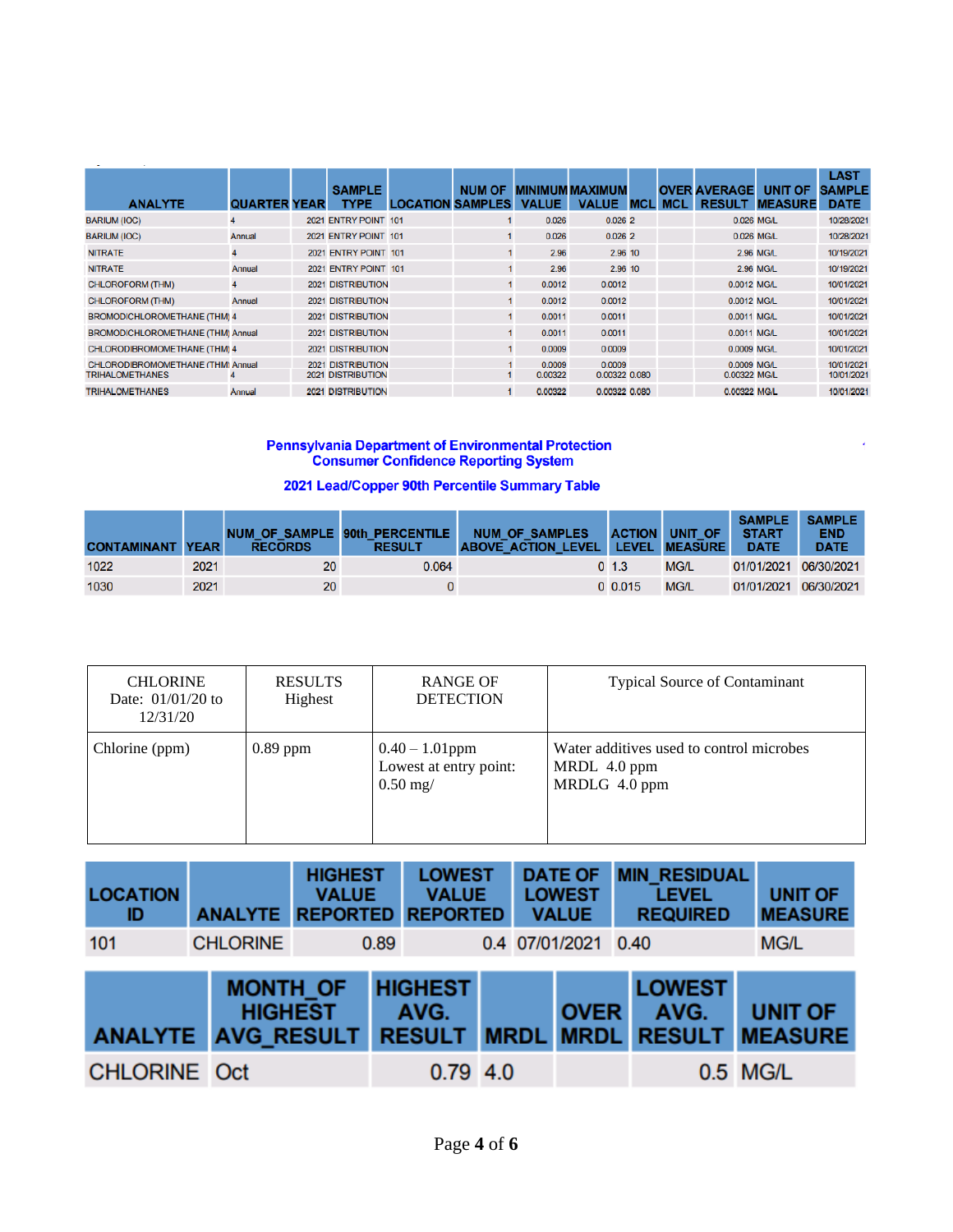### **VIOLATIONS**

Quincy Township water system is require to monitor your drinking water for specific contaminants on a regular basis. During 2021 we either failed to sample your water for residual desinfectan concentration within the dsitribution system or tests were performed on a later date than the one scheduled. Tier 3 Violations were issue for particular dates as specified in the table below, **a tier 3 violations is classify as- That cause NO health effects,**. To correct this situation the system continues taking weekly samples within the distribution as require and reporting them weekly as requested.

| <b>Contaminant</b>             | Contaminant<br>ID | <b>Violation</b><br><b>Type</b>         | <b>Violation</b><br>ID | <b>Entry</b><br><b>Point</b><br>Location | <b>Period</b><br><b>Begin</b><br><b>Date</b> | <b>Fiscal</b><br>Year |
|--------------------------------|-------------------|-----------------------------------------|------------------------|------------------------------------------|----------------------------------------------|-----------------------|
| <b>HALOACETIC ACIDS (FIVE)</b> | 2456              | M/R FAIL TO MONITOR OR PLAN - 27        | 34950                  |                                          | 07/01/2021                                   | 2021                  |
| <b>TRIHALOMETHANES</b>         | 2950              | M/R FAIL TO MONITOR OR PLAN - 27        | 34951                  |                                          | 07/01/2021                                   | 2021                  |
| <b>CCR REPORT</b>              | 7000              | CCR CERT NOT SUB BY DUE DATE - 7C 02210 |                        |                                          | 10/01/2021                                   | 2022                  |
| <b>CHLORINE</b>                | 0999              | DRR M/R FAIL DIST WEEKLY OR VL - R3     | 11292                  |                                          | 12/01/2021                                   | 2022                  |

### **EDUCATIONAL INFORMATION**

All sources of drinking water are subject to potential contamination by constants that are naturally occurring or man-made. Those constituents can be microbes, organic or inorganic chemicals, or radioactive materials. All drinking water, including bottled water, may reasonably be expected to contain at least small amounts of some contaminants. The presence of contaminants does not necessarily indicate that the water poses a health risk. More information about contaminants and potential health effects can be obtained by calling the **E**nvironmental **P**rotection **A**gency's Safe Drinking Water Hot Line at **800-426-4791.**

MCL's are set at very stringent levels for good health effects. To understand the possible health effects described for many regulated constituents, a person would have to drink 2 liters of water every day at the MCL level for a lifetime to have a one-in-a-million chance of having the described health effect. Some people may be more vulnerable to contaminants in drinking water than the general population. Immuno-compromised persons such as individuals with cancer undergoing chemotherapy, who have undergone organ transplants, with HIV/AIDS or other immune system disorders, some elderly, and infants can be particularly at risk from infections. These people should seek advice about drinking water from their health care provider. **EPA/CDC** (Center for Disease Control) guidelines on appropriate means to lessen the risk of infections by cryptosporidium and other microbiological contaminants are available from the Safe Drinking Water Hotline **(800-426-4791).**

The sources of drinking water (both tap water and bottled water) include rivers, lakes, streams, ponds, reservoirs, springs, and wells. As water travels over the surface of the land or through the ground, it dissolves naturally occurring minerals and, in some cases, radioactive material, and can pick up substances resulting from the presence of animals or human activity.

Contaminants that may be present in water include:

- Microbial contaminants such as viruses and bacteria, which may come from sewage treatment plants, septic systems, agricultural livestock operations, and wildlife.
- Inorganic contaminants, such as salts and metals, which can be naturally occurring or result from urban storm water runoff, industrial or domestic wastewater discharges, oil and gas production, mining, or farming.
- Pesticides and herbicides, which may come from a variety of sources such as agriculture, urban storm water runoff, and residential uses.
- Organic chemical contaminants, including synthetic and volatile organic chemicals, which are byproducts of industrial processes and petroleum production, and can also come from gas stations, urban storm water runoff, and septic systems.
- Radioactive contaminants, which can be naturally occurring or be the result of oil and gas production and mining activities.

In order to ensure that tap water is safe to drink, EPA and DEP prescribe regulations, which limit the amount of certain contaminants in water provided by public water systems. Food and Drug Administration regulations establish limits for contaminants in bottled water, which must provide the same protection for public health.

Each user will be notified if any test result exceeds the limit established by EPA and DEP. Please call or write if you have any questions.

## **LEAD!**

Lead is a common metal found in the environment. Drinking water is also a possible source of lead exposure. The main sources of lead exposure are lead-based paint and lead-contaminated dust or soil, and some plumbing